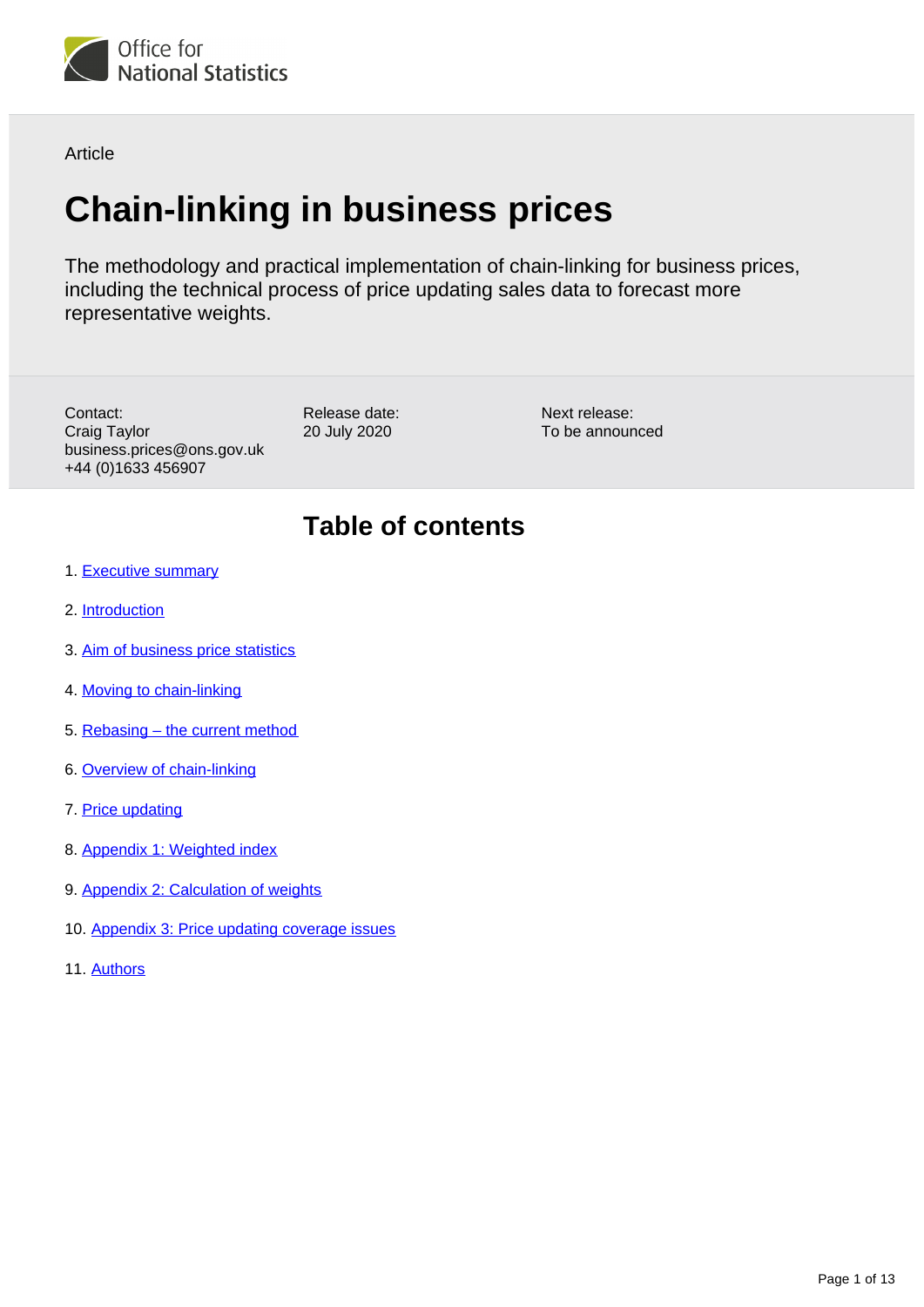## <span id="page-1-0"></span>**1 . Executive summary**

We are implementing annually chain-linked business prices in line with international best practice and to improve consistency with other price indices such as the Consumer Prices Index (CPI). This is a significant improvement to the weighting and linking of business inflation statistics, which we previously [announced](https://consultations.ons.gov.uk/prices/user-consultation-business-prices-june-2017/) as part of a consultation in 2017. The implementation of [chain-linking is recommended by Eurostat](https://ec.europa.eu/eurostat/documents/1916593/1917176/Chain+Linking+Final+Report+2012.pdf/30393337-82e8-4805-8d3b-baaab92b5c6f) over the current method of rebasing for price statistics, as the weighting structures are updated more frequently.

This article focuses on the methodology and practical implementation of chain-linking for business prices, including the technical process of price-updating sales data to forecast more representative weights. This article is part of a collection of articles we are publishing. Other articles published are:

- [producer price inflation methods changes](https://www.ons.gov.uk/economy/inflationandpriceindices/articles/producerpriceindicesmethodschanges/2020-07-20): this outlines the move from net to gross basis to measure the headline producer price index, removal of duty and the sources used to compile the weights required for chain-linking
- [services producer price inflation methods changes](https://www.ons.gov.uk/economy/inflationandpriceindices/articles/servicesproducerpriceindexmethodschanges/2020-07-20): this outlines the sources used to compile the weights required for chain-linking and a change to the classification framework
- [producer price weight change impacts:](https://www.ons.gov.uk/economy/inflationandpriceindices/articles/producerpriceweightchanges/2020-07-20) this discusses the impact of introducing chain-linking and the other new methods on weights used in the Producer Price Indices (PPIs)
- [services producer price weight change impacts:](https://www.ons.gov.uk/economy/inflationandpriceindices/articles/servicesproducerpriceweightchanges/2020-07-20) this discusses the impact of introducing chain-linking and the other new methods on weights used in the Services Producer Price Index (SPPI)

To complete the collection of articles, we will publish a further two articles to provide the impact of implementing the new methods on the PPI and SPPI. We are planning to publish the PPI and SPPI using the new methods towards the end of 2020.

## <span id="page-1-1"></span>**2 . Introduction**

Business prices are a collection of inflation statistics that measure the inflation across the manufacturing and service sectors and include Producer Price Index (PPI), Export Price Index (EPI), Import Price Index (IPI) and Services Producer Price Index (SPPI). To meet international regulations, the weighting structure has been updated historically every five years to reflect changes in the economy. Annual chain-linking is the method of updating weights on an annual basis and statistically linking them to produce a continuous time series. The method changes described in this article apply to the following statistics:

- $\bullet$  PPI
- $\bullet$  FPI
- $\bullet$  IPI
- SPPI

## <span id="page-1-2"></span>**3 . Aim of business price statistics**

Our aim is to construct indices that track producer price movements at several different levels of detail in the manufacturing and service sectors.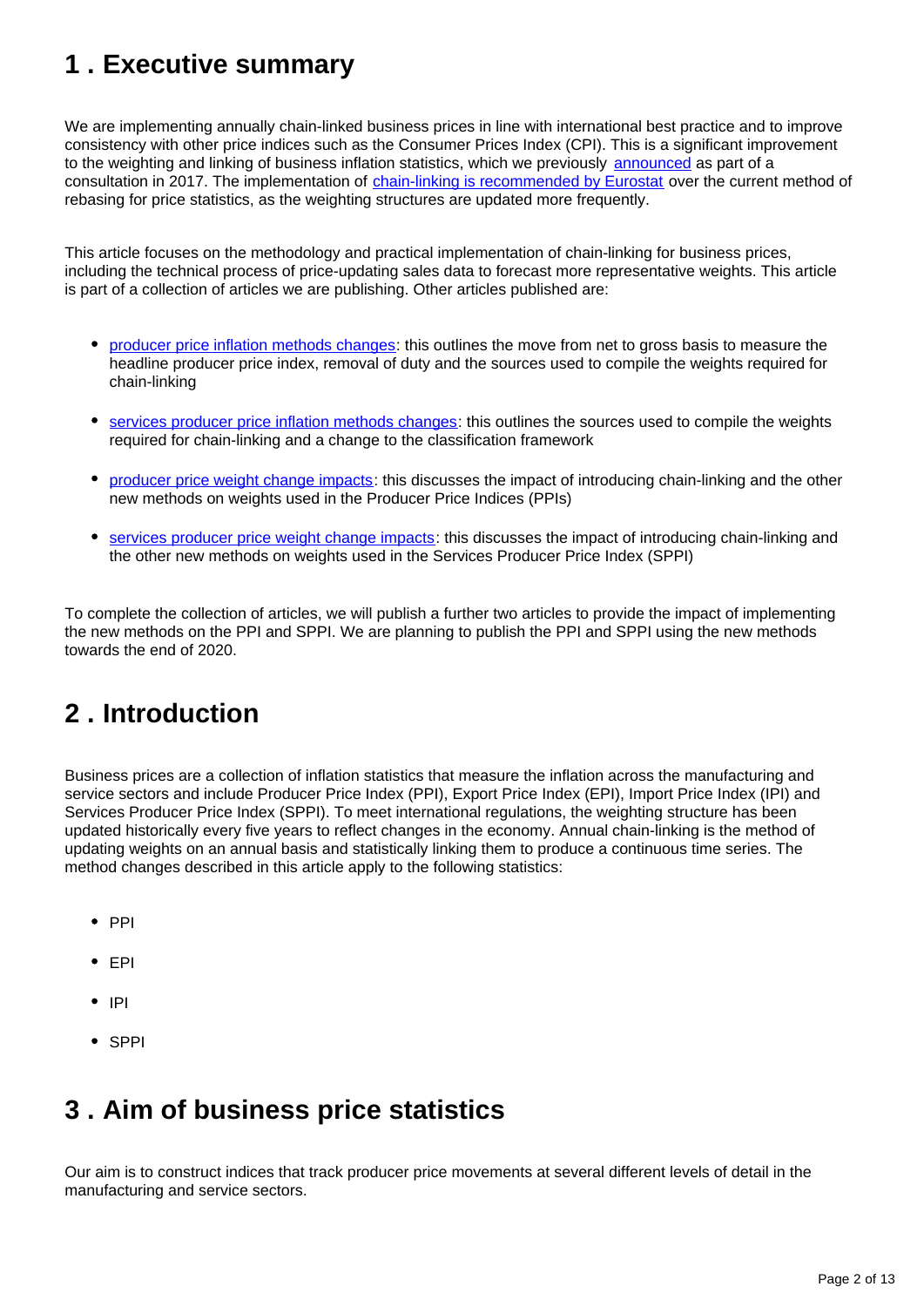We collect price data for many manufacturing and service products in the form of a basket of goods. These are weighted together to form indices that measure the price behaviour of broad groupings, up to the headline Producer Price Index (PPI) and Services Producer Price Index (SPPI). These measure the price movements in the manufacturing sector and part of the service sector, respectively.

We construct weights using sales data from Office for National Statistics (ONS) surveys and administrative data for specific periods. The sales data represent the turnover generated by UK companies selling each manufactured product (in the PPI) or service (in the SPPI) to the UK market. For the Import Price Index (IPI) and Export Price Index (EPI), sales of manufactured products are sourced from HM Revenue and Customs' (HMRC's) records. More information about the sales data is available in [Services producer prices weights changes: 2020](https://www.ons.gov.uk/economy/inflationandpriceindices/articles/servicesproducerpriceweightchanges/2020-07-20) and [Producer prices weights changes: 2020.](https://www.ons.gov.uk/economy/inflationandpriceindices/articles/producerpriceweightchanges/2020-07-20)

The weight for any product group into the higher grouping is equal to the proportion of the products' sales within the total sales for that group. The higher the sales value for a product, the higher its weight into the aggregated price index. See [Appendix 1](https://www.ons.gov.uk/economy/inflationandpriceindices/articles/chainlinkinginbusinessprices/2020-07-20#appendix-1-weighted-index) and [Appendix 2](https://www.ons.gov.uk/economy/inflationandpriceindices/articles/chainlinkinginbusinessprices/2020-07-20#appendix-2-calculation-of-weights) for further details.

## <span id="page-2-0"></span>**4 . Moving to chain-linking**

Weights derived from product-level sales data are a snapshot of the structure of the economy at a point in time. This structure shifts over time because of technological progress, new goods and manufacturing techniques being introduced, consumer preference changes, and evolving international supply chains. To keep the basket of goods representative of economic activity, we need product-level sales values and their associated weights to be updated at regular intervals.

Under the European legislative requirement known as **[Short-Term Business Statistics \(STS\)](https://ec.europa.eu/eurostat/web/short-term-business-statistics/overview/sts-in-brief)**, we are required to update the sales data used to calculate weights at least every five years. The weights were last updated in 2013 using 2010 sales data. In 2018, the Office for National Statistics (ONS) decided to move from a fixed-base year, where weights are updated every five years, to a new weighting methodology called annual chain-linking. This delivers a substantial improvement in measurement accuracy by updating weights on an annual basis.

Annual chain-linking is a methodology widely used within the ONS, and notably it has been used in the Consumer Prices Index (CPI) since the index was introduced in 1996. Therefore, as well as an increase in quality, adoption of annual chain-linking for the Producer Price Index (PPI) and Services Produer Price Index (SPPI) allows a closer alignment of ONS methodology across our main measures of inflation.

### <span id="page-2-1"></span>**5 . Rebasing – the current method**

In the current method, business price indices are calculated using the Laspeyres index formula, which weights prices in proportion to their quantities sold in the base period:

$$
I_{Laspeyres} = \frac{\sum_{i=1}^n p_{t,i} q_{0,i}}{\sum_{i=1}^n p_{0,i} q_{0,i}}
$$

where:

 $p_{t,i}$  is the price of item i in the current period t.

 $p_{0,i}$  is the price of item i in the base period 0.

 $q_{0,i}$  is the quantity sold of item i in the base period 0.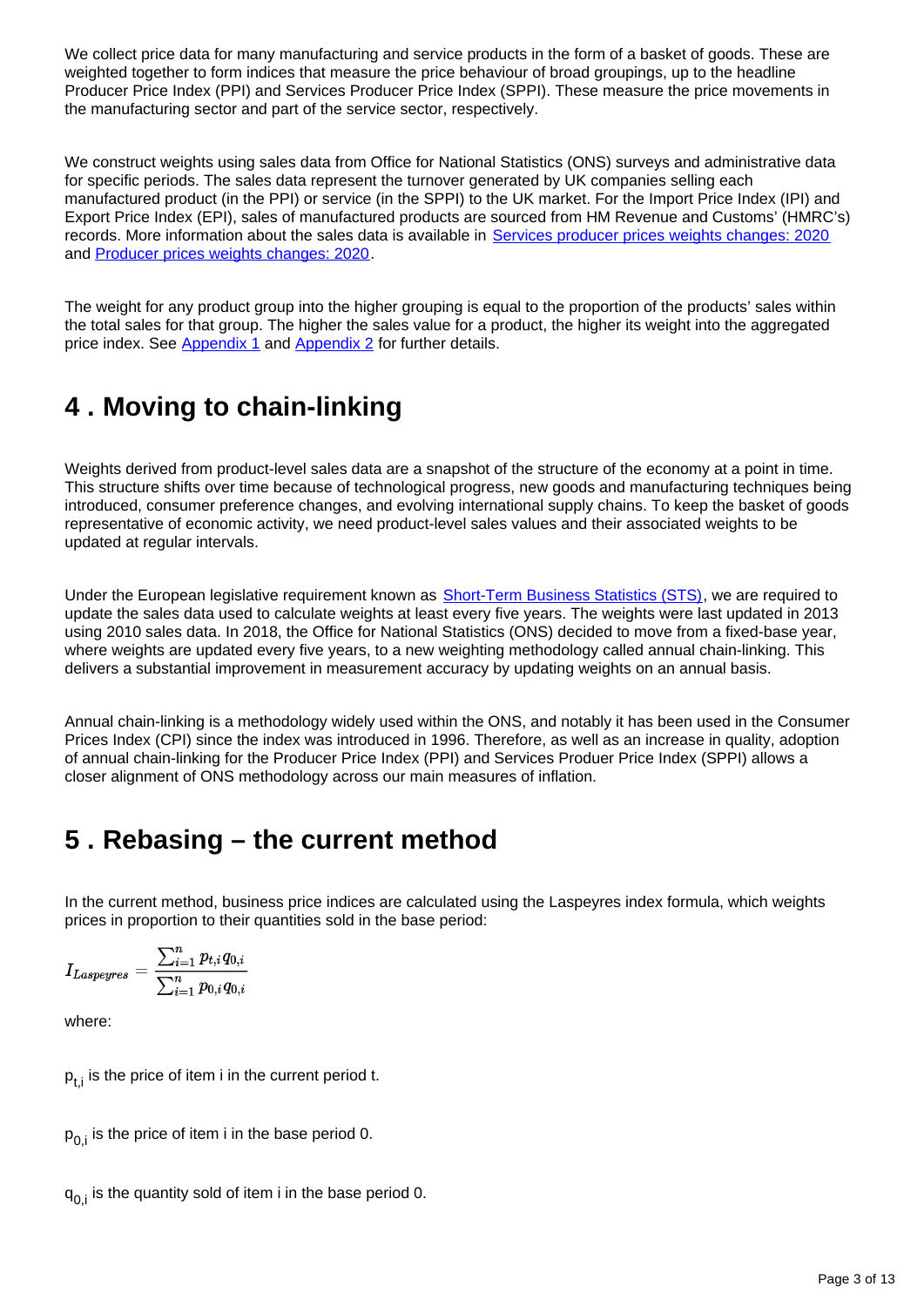This can be expressed as the sum of price relatives weighted by expenditure share from the base period:

$$
I_{Laspeyres}=\sum_{i=1}^n \frac{p_{t,i}}{p_{0,i}}w_{0,i}
$$

where:

 $\frac{P_{t,i}}{P_{0,i}}$  is the price relative of item i in the current period t

 $w_{0,i}$  is the expenditure share or weight of item i in the base period 0.

Rebasing is a generic process that updates one or more of the following:

- the weights in an index
- the price reference period of an index number series
- the index reference period of an index number series

As explained, in the current method for producing business prices, weights are updated and indices are rereferenced every five years. Price relatives are also updated so that in the base year, the price relative is 100, and therefore price changes in other periods are comparable to this base year. To update a price relative, the original price relative is divided by the price relative of that item at the new reference period, then multiplied by 100.

To avoid any step change when an index is rebased, a link factor is applied to the historical series to link the new series on, which ensures movements in an index only reflect price movements. The link factor, L, is calculated as follows:

$$
L = \frac{I_{New,l}}{I_{Old,l}}
$$

where:

 $I_{\text{New I}}$  is the index under the new base conditions in the link period.

 $I_{Old, l}$  is the index under the old base conditions in the link period.

This link factor is applied to construct a continuous series over time (Figures 1 and 2).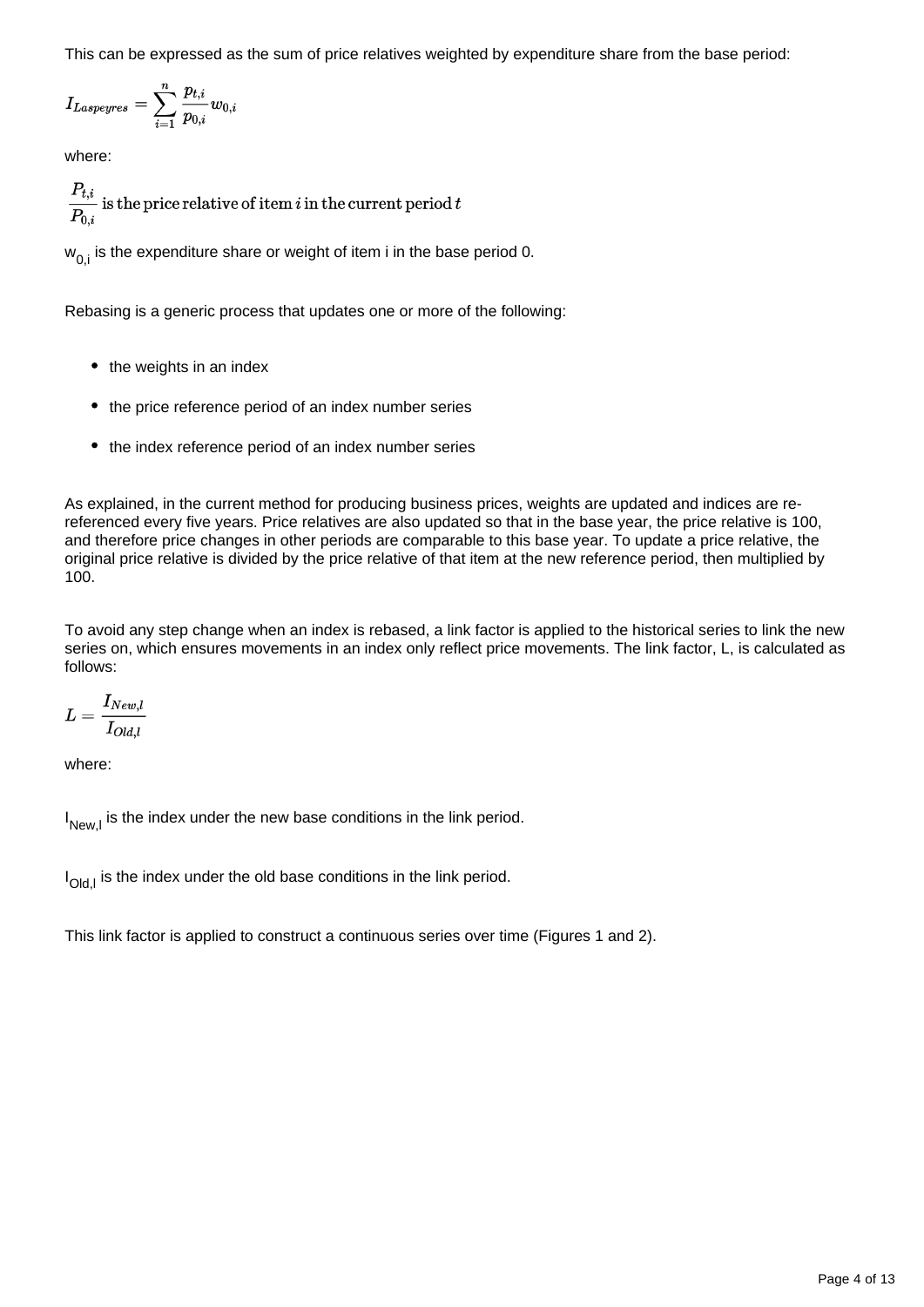#### **Figure 1: Example of price indices with different weights before linking has been applied using rebasing methodologies**

#### **UK, December 1998 to May 2014**

### Figure 1: Example of price indices with different weights before linking has been applied using rebasing methodologies



UK, December 1998 to May 2014

#### **Source: Office for National Statistics – Chain-linking in business prices**

#### **Notes:**

1. Unless otherwise stated, the data in the chart are for illustrative purposes only and are not intended to represent any real-world trends.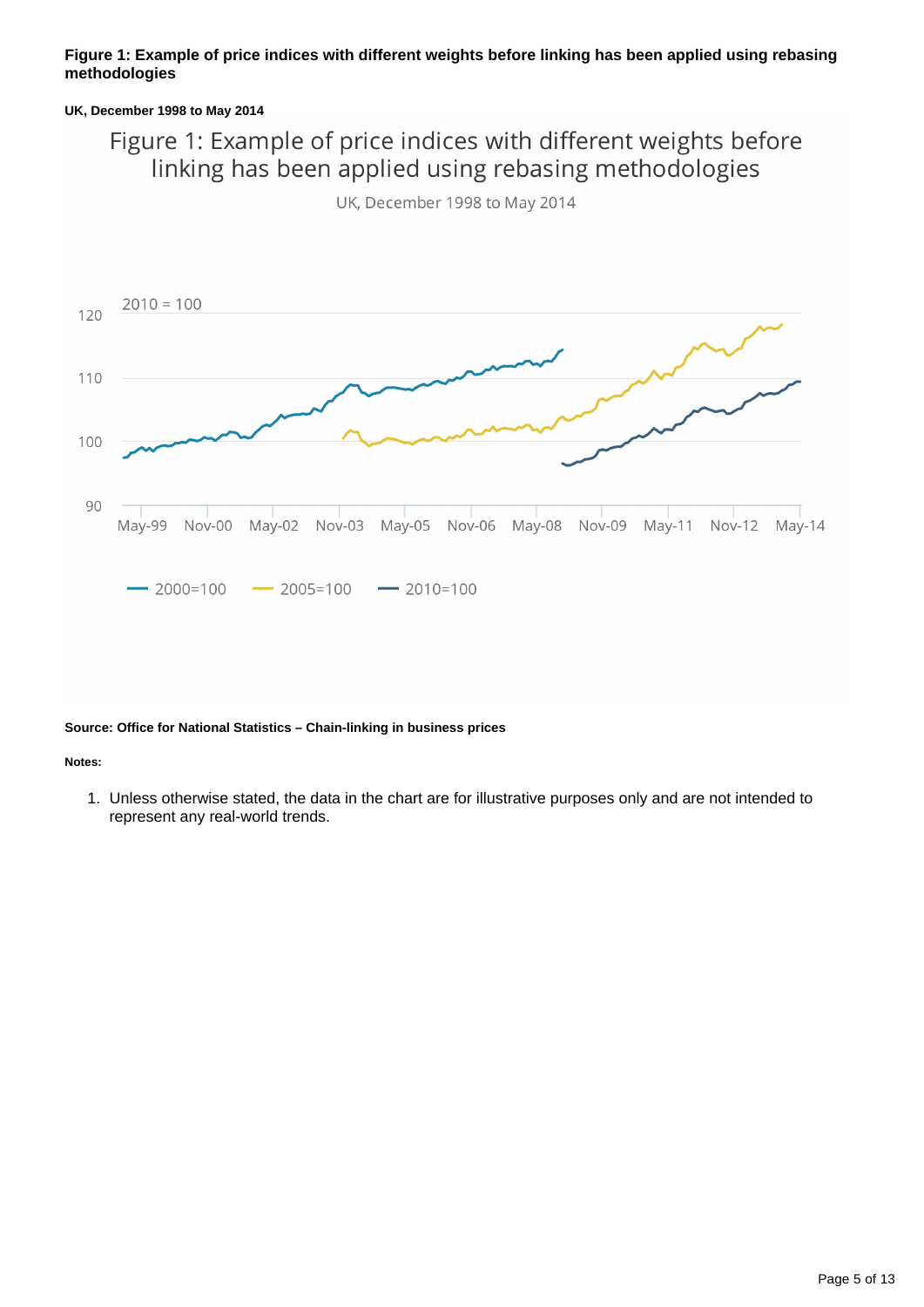#### **UK, December 1998 to May 2014**

### Figure 2: Example of price indices series after linking using rebasing methodologies

UK, December 1998 to May 2014



**Source: Office for National Statistics – Chain-linking in business prices**

**Notes:**

1. Unless otherwise stated, the data in the chart are for illustrative purposes only and are not intended to represent any real-world trends.

### <span id="page-5-0"></span>**6 . Overview of chain-linking**

The main difference between annual chain-linking and the rebasing methodology is the frequency of updating the index weights and linking the index to create a continuous series. Chain-linking is conducted more frequently than rebasing (that is, annually instead of every five years).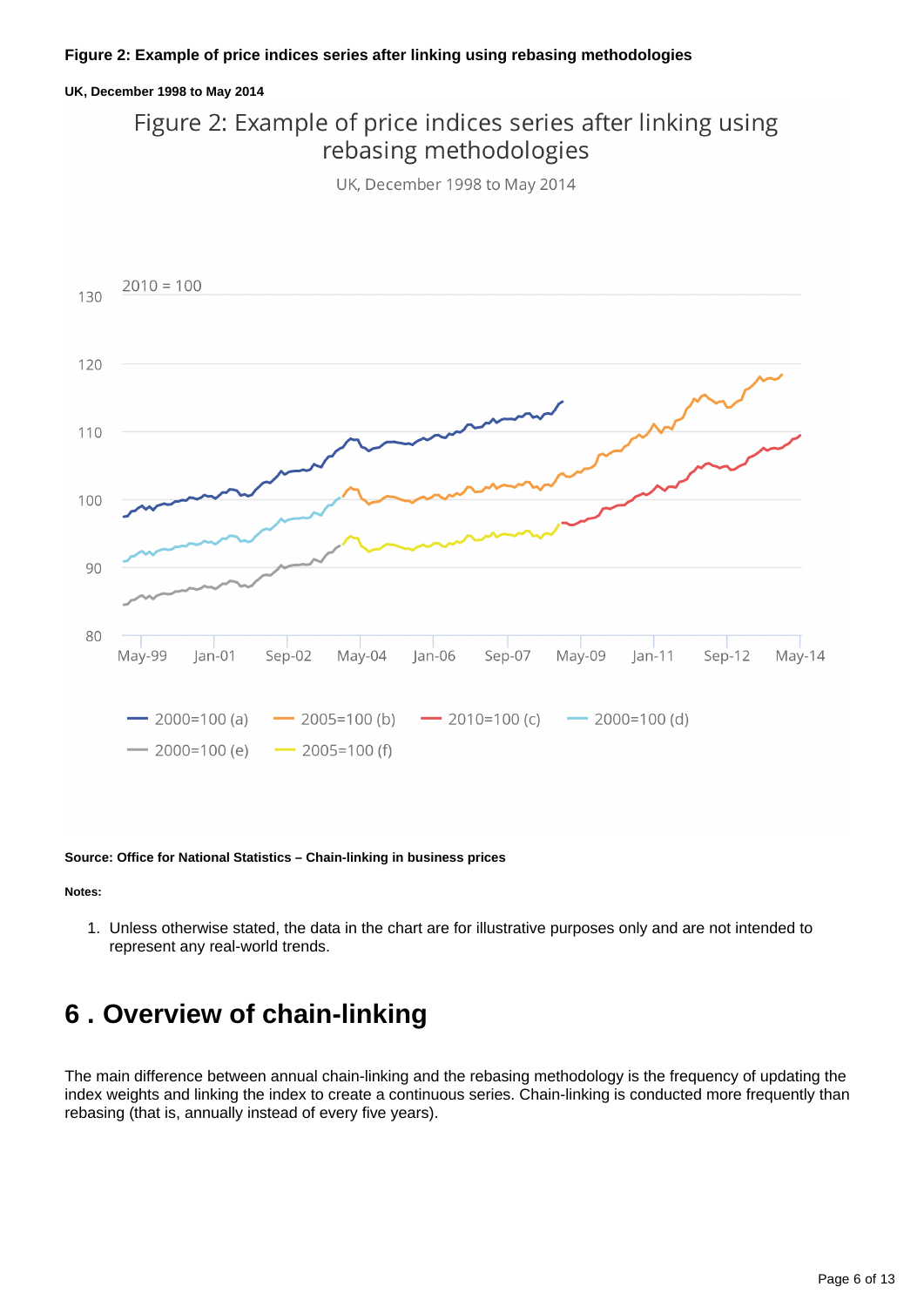Revised methodologies to enable chain-linking are applied from December 2008 for the Producer Price Index (PPI), Export Price Index (EPI) and Import Price Index (IPI) and from Quarter 4 (Oct to Dec) 2008 for the Services Producer Price Index (SPPI). Between 2008 and 2013, all business prices will use the weights applied in the last rebasing using turnover data from 2010; throughout the articles, these will be referred to as 2010 rebasing weights. From January 2014 onwards, new weights will be applied annually using the new sources and methods outlined in this collection of articles. The necessary linking factors to enable annual reweighting will be updated in the link period, which is the previous December for the PPI, EPI and IPI or Quarter 4 for the SPPI. Therefore, the link period for the first 2014 annual reweighting will be December 2013 for the PPI, EPI and IPI and Quarter 4 2013 for the SPPI. These weights will be referred to by the year the data are sourced.

In chain-linking methodology, when the weights change from one period to the next a new series is generated. To see this, consider two price indices for 2018, one with weights generated using 2010 sales and one with weights generated using 2015 sales. Even though both utilise the same raw price quotes from 2018, they have differences in the weighting structure  $w_{+i}$ . This means that the two series for 2018 will exhibit different behaviours. Another way to interpret this is to note that a weight update causes the relative composition of the goods basket (s) we are measuring to change, generating a different series.

However, our aim is to create a single continuous series to allow price behaviour to be tracked over time. This requires a way of linking together the series before and after weights changes. Chain-linking is the process of joining together two indices that overlap in one period by rescaling one of them to make its value equal to that of the other in the same period thus combining them into a single time series. This is achieved by multiplying the index value by the linking factor.

Let us assume that the first change in the weighting structure occurs at time t. The linking factor for an unlinked index I at time t is:

$$
L_{t,I} = \frac{\sum_{i \in h} I_{t,i}^{lagged} w_{t-1,i}}{\sum_{i \in h} I_{t,i} w_{t,i}}
$$

where:

 $w_{t,i}$  is the weight of component i into index I at time t.

 $I_{t,i}$ <sup>lagged</sup> is the unlinked price index of component i with time t item prices aggregated and imputed using the entire lagged t-1 weighting structure (including lagged weights of lower level component indices).

 $I_{t,i}$  is the (standard) unlinked price index of component i with time t item prices aggregated the entire time t weighting structure.

The sum is over the set h, which is all the subgroupings that are components of index I.

We apply this to all index values at time z, which could be at or after time t, so linked index at time z, I  $_{{\sf Z}}^{{\sf linked}}$  is:

$$
I^{linked}_{z} = I_z L_{t,I} \quad z \geq t
$$

where:  $I<sub>z</sub>$  is the unlinked index at time z. This is the price index without any linking factors applied.

These factors stack multiplicatively, so if there is a time t<sup>o'</sup>>z where another weight change is applied (that is, after time z, the time of the first weight change), the linked series will be:

$$
I^{linked}_{t'} = I_{t'} L_{z,I} L_{t,I}~~t' \geq z
$$

The same pattern applies if there are weight changes after time t'.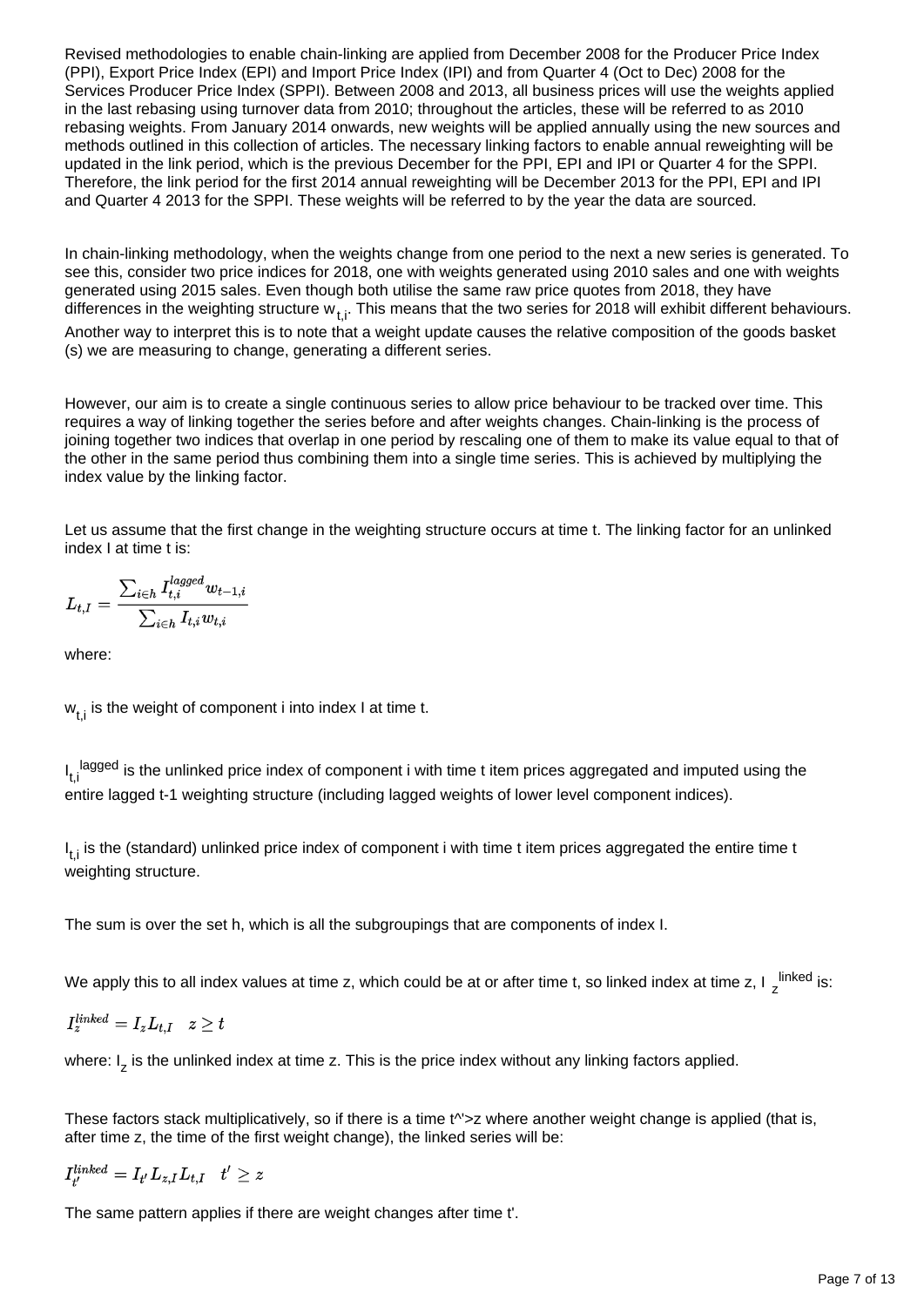Consider the linked index at time t: the definition of the unlinked index:

 $I<sub>z</sub> = I$  at time time t under new weighting structure

The link factor then makes it so that:

I<sub>z</sub><sup>linked</sup> = I at time t under old weighting structure

that is, the discontinuity resulting from the weight update is removed.

This is the linking of the two series – using an overlap period where the index is calculated under two different sets of weights, we can calculate the effect of the weight change and compensate for it. Removing this effect allows us to link the two series (before and after the weight change) together. Figures 3 and 4 demonstrate the new approach to chain-linking for the PPI.

#### **Figure 3: Example of an unlinked series using annual chain-linking**

#### **UK, Quarter 1 (Jan to Mar) 2008 to Quarter 4 (Oct to Dec) 2018**

### Figure 3: Example of an unlinked series using annual chainlinking





#### **Source: Office for National Statistics – Chain-linking in business prices**

**Notes:**

1. Unless otherwise stated, the data in the chart are for illustrative purposes only and are not intended to represent any real-world trends.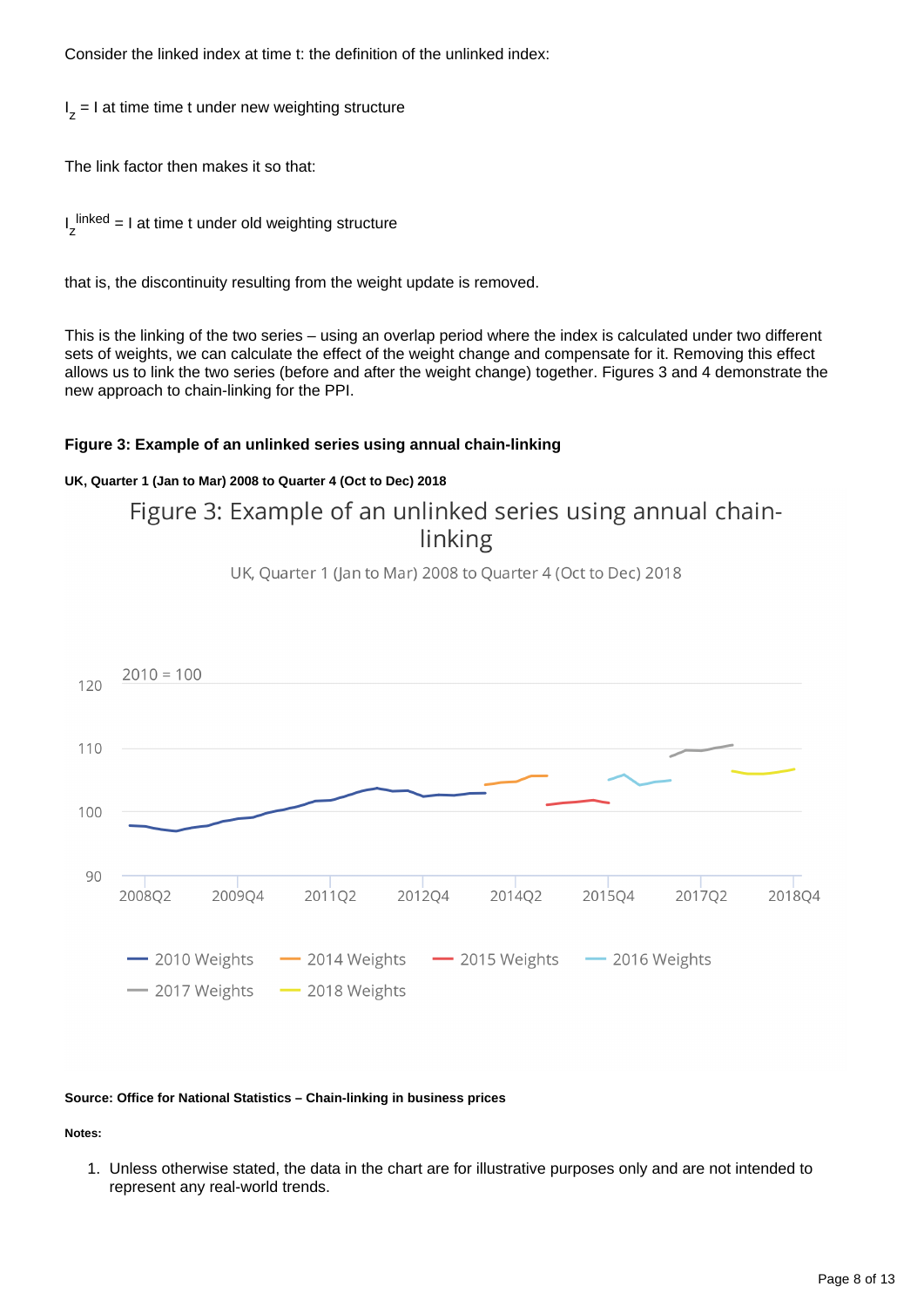#### **UK, Quarter 1 (Jan to Mar) 2008 to Quarter 4 (Oct to Dec) 2018**

### Figure 4: Example of a linked series using annual chain-linking

UK, Quarter 1 (Jan to Mar) 2008 to Quarter 4 (Oct to Dec) 2018



#### **Source: Office for National Statistics – Chain-linking in business prices**

#### **Notes:**

1. Unless otherwise stated, the data in the chart are for illustrative purposes only and are not intended to represent any real-world trends.

Annual chain-linking, compared to a quinquennial rebasing, maintains a more up-to-date weight pattern. This is beneficial in measuring more dynamic economies such as that of the UK where the structure of the economy may change at a quicker pace. For example, technological advances in the computer industry lead to new products replacing obsolete products more frequently than every five years. Further information on the PPI and SPPI weights changes in the context of the wider economy can be found in [Services producer prices weights changes:](https://www.ons.gov.uk/economy/inflationandpriceindices/articles/servicesproducerpriceweightchanges/2020-07-20)  [2020](https://www.ons.gov.uk/economy/inflationandpriceindices/articles/servicesproducerpriceweightchanges/2020-07-20) and [Producer prices weights changes: 2020](https://www.ons.gov.uk/economy/inflationandpriceindices/articles/producerpriceweightchanges/2020-07-20).

In addition, annual chain-linking reduces substitution bias in our price indices, for example, if a good or service experiences a large increase in price, consumers are likely to switch to cheaper substitutes. This will feed back through to the producers, with relative sales of products changing over time, eventually impacting on what goods and services are produced in the economy. It follows that if we do not update our sales data, this substitution by consumers to cheaper goods could be missed, causing our price indices to show higher prices and inflation than they should. Chain-linking reduces this upwards bias.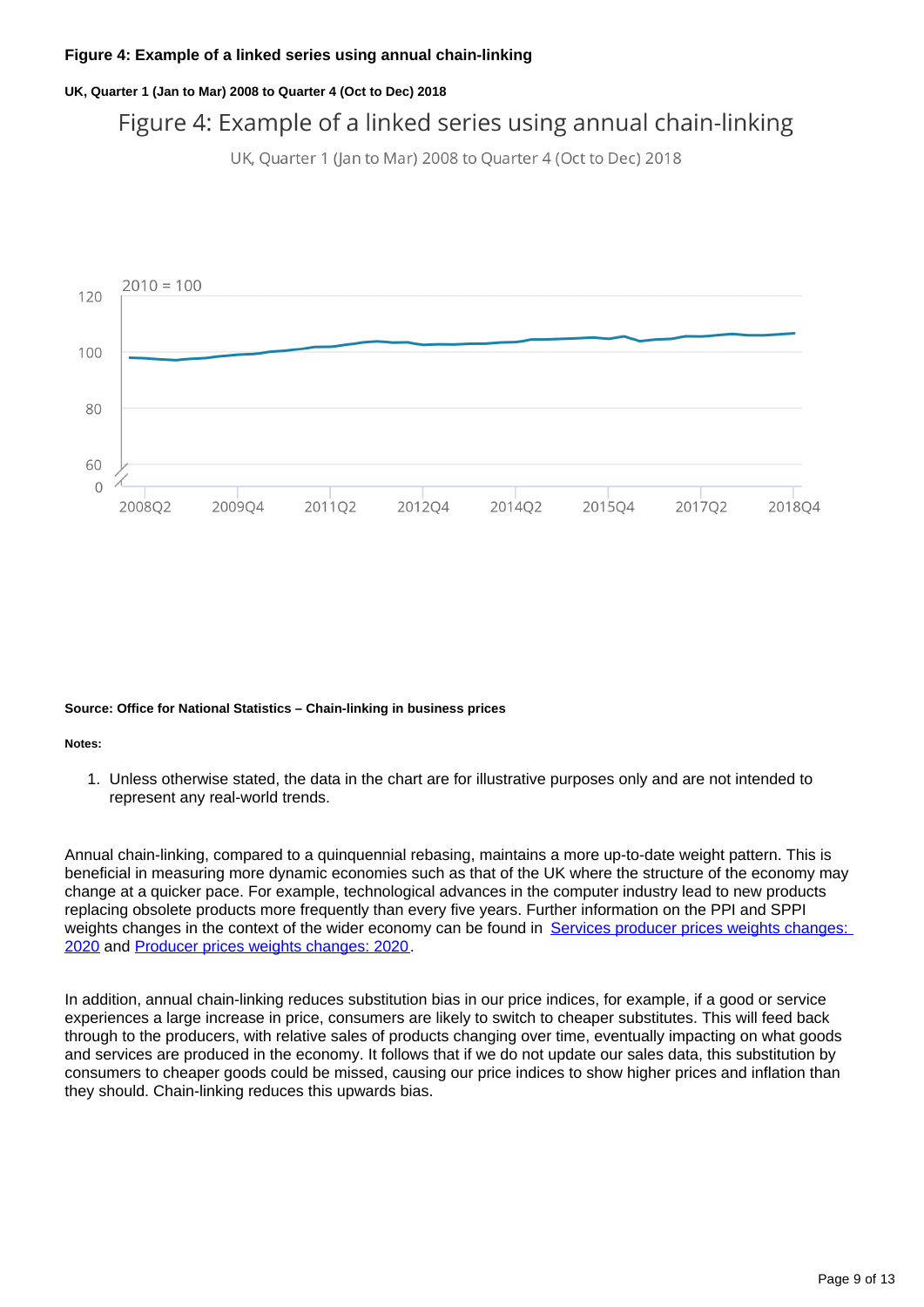## <span id="page-9-0"></span>**7 . Price updating**

While the underlying methodology for both annual chain-linking and rebasing is the same, there is a difference in the frequency of updating weights. To adopt annual chain-linking, one of the main challenges to overcome is the requirement for sales data from the previous year to produce the weights for the current year (for example, 2019 sales data are needed for weights used in the compilation of 2020 indices). Sales data are normally provided with a lag, so is not normally available within the timeframe required.

A secondary issue is that sales data to be used as weights need to represent transactions during the link period, which is Quarter 4 (Oct to Dec) for the Services Producer Price Index (SPPI) and December for the Producer Price Index (PPI). It is not always possible to obtain sales data representing a single quarter or month for each service product's or manufacturing product's transactions, as many relevant surveys gather sales data from transactions that occur over the course of a year. For quinquennial rebasing of both the SPPI and PPI, this was not an issue because a whole year of transactions was used as weights.

To align the sales data to the period required, we need to update them. To overcome these issues, a method for estimating the sales during the link period is employed, referred to as price updating. This approach uses the annual total sales, which represent an entire year of transactions, and updates them to represent the sales during the link period (that is, Quarter 4 for the SPPI or December for the PPI).

This is done by calculating and applying a measure of inflation between the year that the given sales cover and the link period. The measure of inflation is determined using the relevant indices from the SPPI or PPI. The price updating formula for a product or service is:

$$
S_l = S_y \times \frac{I_l}{\bar{I}_y}
$$

where:

S<sub>1</sub> are the estimated sales during the link period, I. This is referred to as "price updated sales".

 $S<sub>v</sub>$  are annual sales for year y.

 $I_{v}$  is the average price index value during year y.

 $I_i$  is the price index value during the link period,  $I_i$ .

The index values  $I_1$  and I<sub>v</sub> must share the same reference period.

Price updating normally is applied at the Classification of Products by Activity (CPA) six-digit index level, which is the lowest level of aggregation in the PPI and SPPI. However, there is an issue when the index value coverage for a CPA six-digit is not sufficient to enable price updating of its corresponding sales figure. This is most often because of the CPA six-digit product group not having an available index value (for example, because of small sample sizes) for the link period or for the entire year. Where either is the case, alternative approaches are taken that generally require use of a price index from a higher level of aggregation as a proxy.

For example, to produce weights for the 2019 PPI gross sector output indices. UK manufacturers' sales by [product \(ProdCom\)](https://www.ons.gov.uk/businessindustryandtrade/manufacturingandproductionindustry/bulletins/ukmanufacturerssalesbyproductprodcom/previousReleases) sourced sales are price updated from the annual sales totals for 2016 to estimate sales during December 2018. The price updated sales for December 2018 are then used as weights from January 2019 to December 2019. For further details on these approaches, please see [Appendix 3.](https://www.ons.gov.uk/economy/inflationandpriceindices/articles/chainlinkinginbusinessprices/2020-07-20#appendix-3-price-updating-coverage-issues)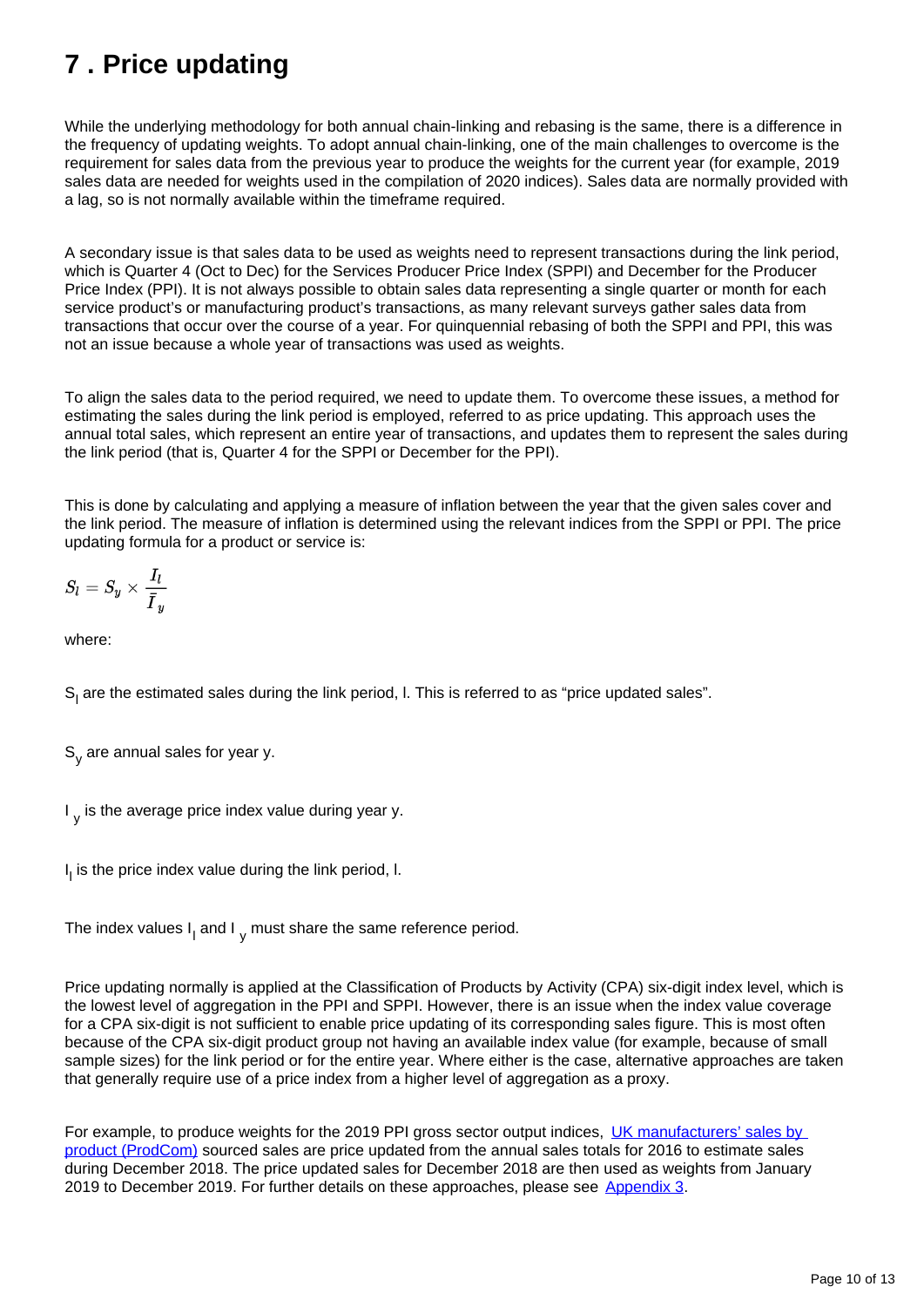A consequence of price updating is a delay in weight movement, as changes in the volume estimates are not considered as part of the method. Once actual sales are received, they may be different to price-updated sales as they include both price and volume changes. However, price updating is an internationally agreed method to be used as part of annual chain-linking to address limitations in the timeliness of the weights data. Price updating is used also in the Consumer Prices Index (CPI) measure (see [Consumer price inflation, updating weights: 2020\)](https://www.ons.gov.uk/economy/inflationandpriceindices/articles/consumerpriceinflationupdatingweights/2020).

## <span id="page-10-0"></span>**8 . Appendix 1: Weighted index**

Weighted indices are calculated using sales data as weights and price indices. A weighted index in mathematical form is calculated as:

$$
I_{t,h} = \sum_{i \in h} I_{t,i} w_{t,i}
$$

This is the price index I for some grouping of products h at time t, denoted I  $_{\mathsf{t,h}}$ .

The sum is over all the components (subgroups of products i that belong in the higher-level grouping h).

 $I_{\text{f}i}$  is the index value of subgrouping i within h at time t.

 $w_{t,i}$  is the weight of subgrouping i within h at time t.

 $0\leq w_{t,i}\leq 1, \sum\nolimits_{i\in h}w_{t,i}=1$ 

We need an appropriate and consistent way of calculating  $w_{+i}$ , which determines the importance of each price component within an index. To understand the problem, observe that the aggregated indices are effectively measurements of the price of a basket of goods. This basket needs to be representative of activity in the economy for the index to be a good indicator of price behaviour.

### <span id="page-10-1"></span>**9 . Appendix 2: Calculation of weights**

Let the sales of a product grouping i be  $x_i$ . Then, the weight of that grouping in the broader grouping h is:

$$
w_{t,i} = \frac{x_{r(t),i}}{\sum_{i \in h_*} x_{r(t),i}}
$$

where:

 $h<sub>*</sub>$  are all the subgroupings within h for which we have price data.

 $x_{r(t),i}$  are the sales of subgrouping i at time r(t). r is a function of the time t for which we are calculating index values. It defines the time r we are taking sales data from, given the index value we want to calculate is at time t.

Therefore, the weight of any product grouping into a higher grouping is equal to the proportion of its sales within the total sales of that group.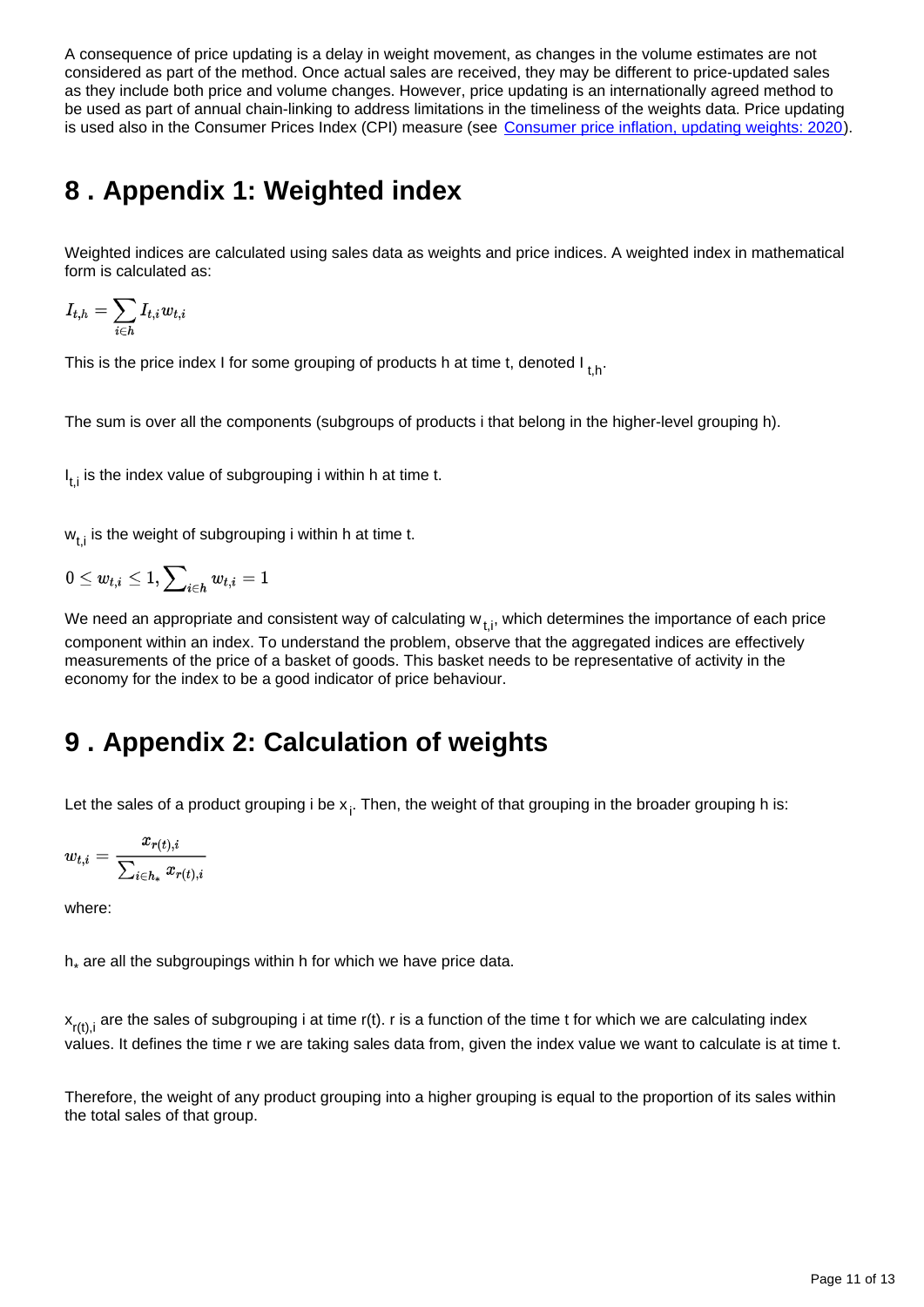### <span id="page-11-0"></span>**10 . Appendix 3: Price updating coverage issues**

The following methods are used when there is not appropriate coverage to carry out price updating at the Classification of Products by Activity (CPA) six-digit level.

### **Services Producer Price Index and Producer Price Index**

The index value used for price updating will be an unweighted average across all the CPA six-digits that share the same CPA four-digit parent of the given CPA six-digit whose sales are being price updated. This applies to both the link period index value and the average index values from the sales year (average of a set of averages), if either are zero or dead for a given CPA six-digit. CPA six-digit index values are based on a Laspeyres methodology.

If the link period index value and/or the average index value from the sales year is still zero after calculating unweighted averages across all CPA six-digit with the same CPA four-digit parent, then we consider all the six digits nested within the next parent index above the CPA four-digit. This process continues ascending from the lowest tier parent until a non-zero index value for both the link period and yearly average is found. These two nonzero values are then used to carry out the price updating process.

### **Import Price Index and Export Price Index**

The coverage in the Import Price Index (IPI) and Export Price Index (EPI) is currently more limited compared to the PPI; therefore, price updating uses a different method. By default, price updating will be performed by the unweighted index value average across all CPA six-digits that share the same CPA two-digit parent as the given CPA six-digit's allocated sales being price updated. This applies to both the index used for the link period index and the sales reference year. If the CPA two-digit parent averages provide a zero value, the next higher-level index will be considered in the same manner as the PPI for price updating.

The reason for using unweighted averages for the SPPI, PPI, IPI and EPI (as opposed to weighted averages) is there being no guarantee that the dead CPA six-digit's siblings that are alive are proportionally representative of the weighted group. It also resolves the circularity issue of using price-updated sales to create weighted averages to generate the next set of price-updated sales. Use of weighted averages could result in cumulative error over time, as price-updated sales would become a function of previous price-updated sales.

In summary, when price updating using groups of CPA six-digits to calculate index averages, we apply the following formula:

$$
S_l = S_y \times \frac{\left(\frac{\sum_{i \in h} I_{i,l}}{n}\right)}{\left(\frac{\sum_{i \in h} \bar{I}_{i,y}}{n}\right)}
$$

where:

S, denotes the price updated sales, estimating the sales during link period, I, for a given CPA six-digit.

h is the set defined by all CPA six-digits sharing the same parent as the given CPA six-digit being price updated that are alive.

n denotes the number of elements in the set h.